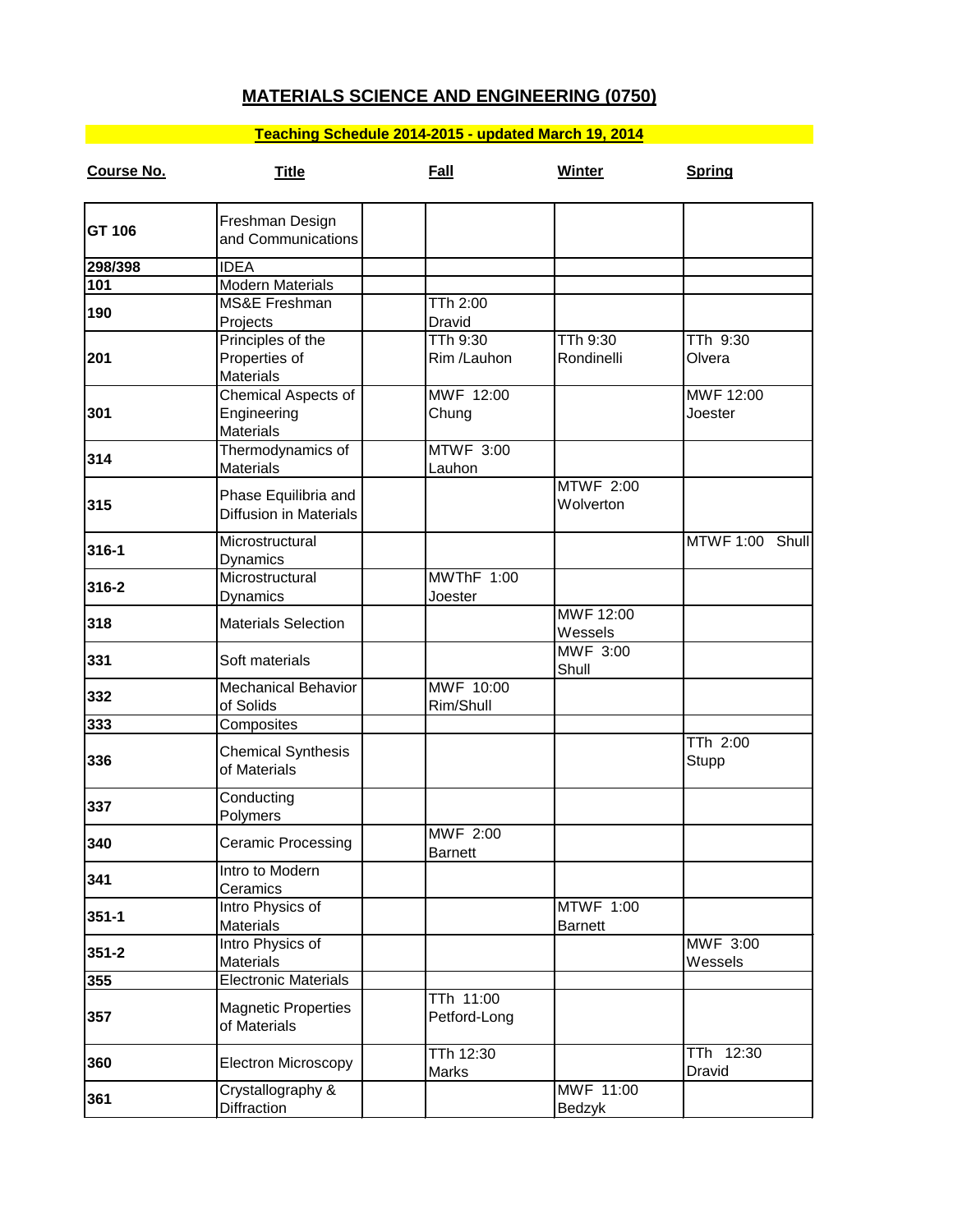| 362 | Point, Line & Planar<br>Imperfections                                                                             |                            |                                |                               |
|-----|-------------------------------------------------------------------------------------------------------------------|----------------------------|--------------------------------|-------------------------------|
| 370 | <b>BioMaterials</b>                                                                                               |                            |                                |                               |
| 371 | Biominerals:<br>Hierarchichal<br>Architecture and<br>Function                                                     |                            | TTh 12:30<br>Joester           |                               |
| 372 |                                                                                                                   |                            |                                | TTh 9:30<br>Shah              |
| 376 | Nanomaterials                                                                                                     |                            | MWF 3:00<br>Lauhon             |                               |
| 380 | Intro to Surface<br>Science &<br>Spectroscopy                                                                     |                            |                                |                               |
| 381 | <b>Energy Materials</b>                                                                                           |                            | TTh 11:00<br>Dunand            |                               |
| 382 | <b>Fuel Cells</b>                                                                                                 |                            |                                | TTh 11:00<br>Barnett          |
| 390 | Materials Design                                                                                                  |                            |                                | MWF 11:00<br>Olson            |
| 391 | Process Design                                                                                                    | <b>MWF 3:00</b><br>Chung   |                                |                               |
| 394 | Honors Project                                                                                                    | <b>TBA</b>                 | <b>TBA</b>                     | <b>TBA</b>                    |
| 395 | Electro & Therm<br>Props of Mats                                                                                  |                            |                                | W 3:00, Th 3:30<br>Snyder     |
| 395 | <b>Mechanical Modeling</b>                                                                                        |                            |                                |                               |
| 395 | <b>Special Topics:</b><br>Engineering<br><b>Strategies in Tissue</b><br>Engineering &<br>Regenerative<br>Medicine |                            |                                |                               |
| 396 | Senior Project MS&E                                                                                               | W 12:00<br><b>Stair</b>    | $W$ 2:00<br><b>Stair</b>       | W 12:00<br><b>Stair</b>       |
| 398 | Introduction to<br>Plasma Sci. and<br>Processing Tech.                                                            |                            |                                |                               |
| 399 | <b>Special Projects</b><br>MS&E                                                                                   | <b>TBA</b>                 | <b>TBA</b>                     | <b>TBA</b>                    |
| 401 | Chemical and<br>Statistical<br>Thermodynamics of<br>Materials                                                     | <b>MWF 9:00</b><br>Luijten |                                |                               |
| 404 | Imperfections in<br><b>Materials</b>                                                                              |                            | <b>MTWF 10:00</b><br>Seidman   |                               |
| 405 | Physics of Solids                                                                                                 |                            |                                | <b>MTWF 1:00</b><br>Hersam    |
| 406 | Symmetry and<br>Mechanical<br>Properties of<br><b>Materials</b>                                                   |                            |                                | <b>MWF 2:00</b><br>Dunand/Rim |
| 408 | Phase<br>Transformations in<br>Materials                                                                          |                            | <b>MTWF 12:00</b><br>Wolverton |                               |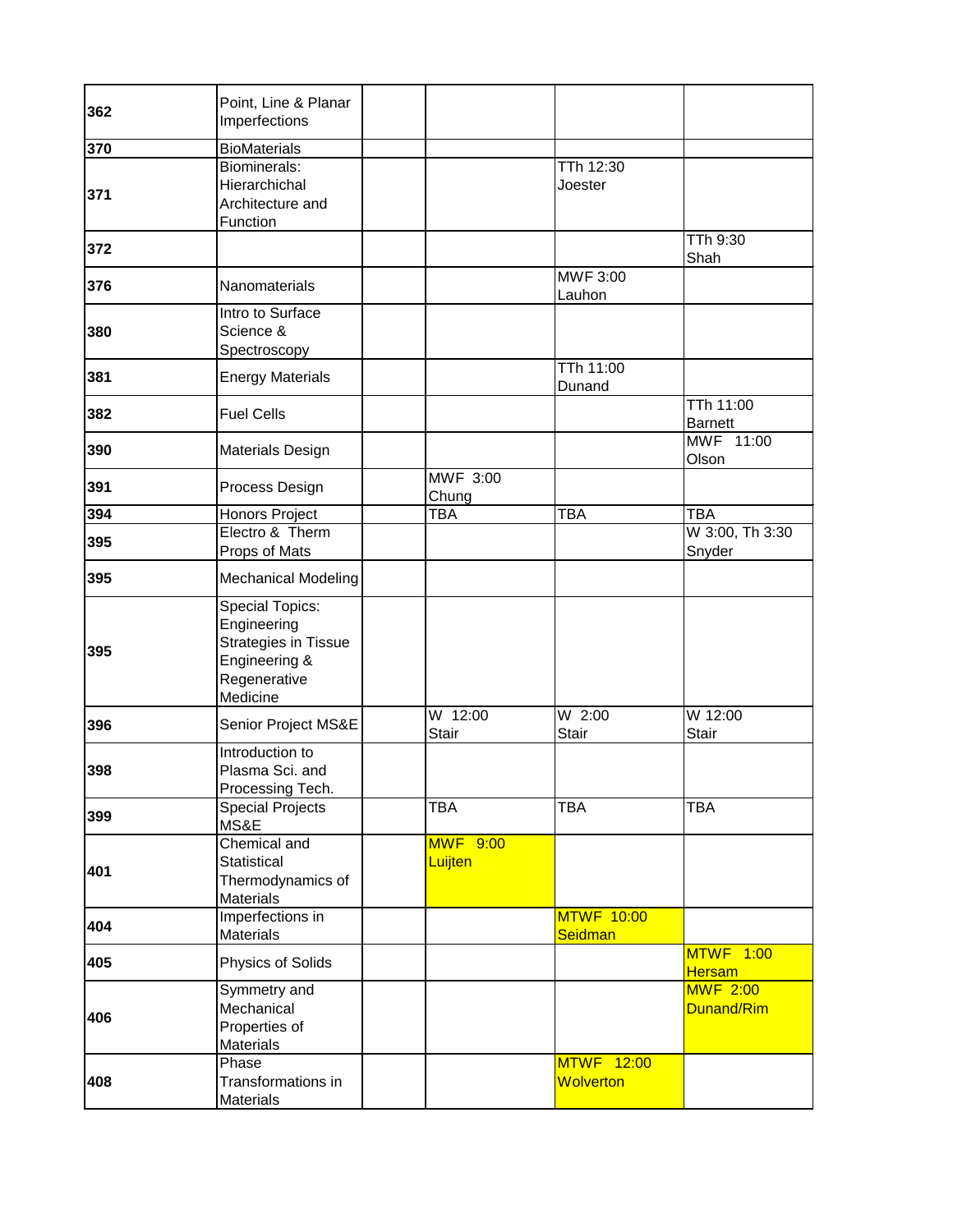| 411 | Phase<br>Transformations in<br><b>Crystalline Materials</b>                                     | TTh 2:00<br>Voorhees                   |                               |                                           |
|-----|-------------------------------------------------------------------------------------------------|----------------------------------------|-------------------------------|-------------------------------------------|
| 415 | Fundamentals of<br>Thin Film Materials                                                          |                                        |                               |                                           |
| 416 | Kinetics                                                                                        |                                        |                               | $\overline{\text{TW}}$ Th 9:30<br>Seidman |
| 434 | <b>Fracture of Brittle</b><br>Solids                                                            |                                        |                               |                                           |
| 435 | <b>High Temperature</b><br><b>Materials</b>                                                     |                                        |                               |                                           |
| 445 | <b>High Polymer</b><br>Science                                                                  |                                        |                               |                                           |
| 451 | Physics of Materials                                                                            | <b>MTWF 1:00</b><br>Hersam             |                               |                                           |
| 452 | Special Topics in<br>Solid State Physics<br>of Materials:<br>Optoelectronic<br><b>Materials</b> |                                        |                               |                                           |
| 455 | Physcis of<br>Nanostructures                                                                    | MWF 10:00<br>Wessels                   |                               |                                           |
| 456 | Functional<br>Metamaterials                                                                     |                                        |                               |                                           |
| 458 | Computational<br><b>Materials Science</b>                                                       | <b>MTWF 11:00</b><br>Wolverton         |                               |                                           |
|     |                                                                                                 |                                        | <b>TTh 2:00</b>               |                                           |
| 460 | <b>Electron Microscopy</b>                                                                      |                                        | (MatSci only)<br><b>Marks</b> |                                           |
| 461 | <b>Diffraction Methods</b><br>in Materials Science                                              |                                        |                               | <b>TTh 2:00</b><br>Bedzyk                 |
| 465 | Advanced Electron<br>Microscopy and<br>Diffraction                                              |                                        |                               | <b>TTh 11:00</b><br>Marks                 |
| 466 | <b>Analytical Electron</b>                                                                      |                                        |                               |                                           |
| 481 | Microscopy<br><b>Solar Energy</b><br>Conversion                                                 |                                        |                               |                                           |
| 495 | Biomineralization                                                                               |                                        |                               |                                           |
| 495 | Solar Energy                                                                                    |                                        |                               |                                           |
| 495 | Conversion<br>Mechanics of the<br>Cell                                                          |                                        |                               |                                           |
| 495 | Mechanics of Soft<br>Matter                                                                     |                                        |                               |                                           |
| 498 | <b>Statistical Mechanics</b>                                                                    |                                        |                               |                                           |
| 499 | Projects                                                                                        | <b>TBA</b>                             | <b>TBA</b>                    | TBA                                       |
| 510 | <b>Special Topics</b><br>Computational                                                          |                                        |                               |                                           |
| 519 | <b>RCR Training</b>                                                                             | <b>TBA</b><br>(Mat Sci only)<br>Lauhon |                               |                                           |